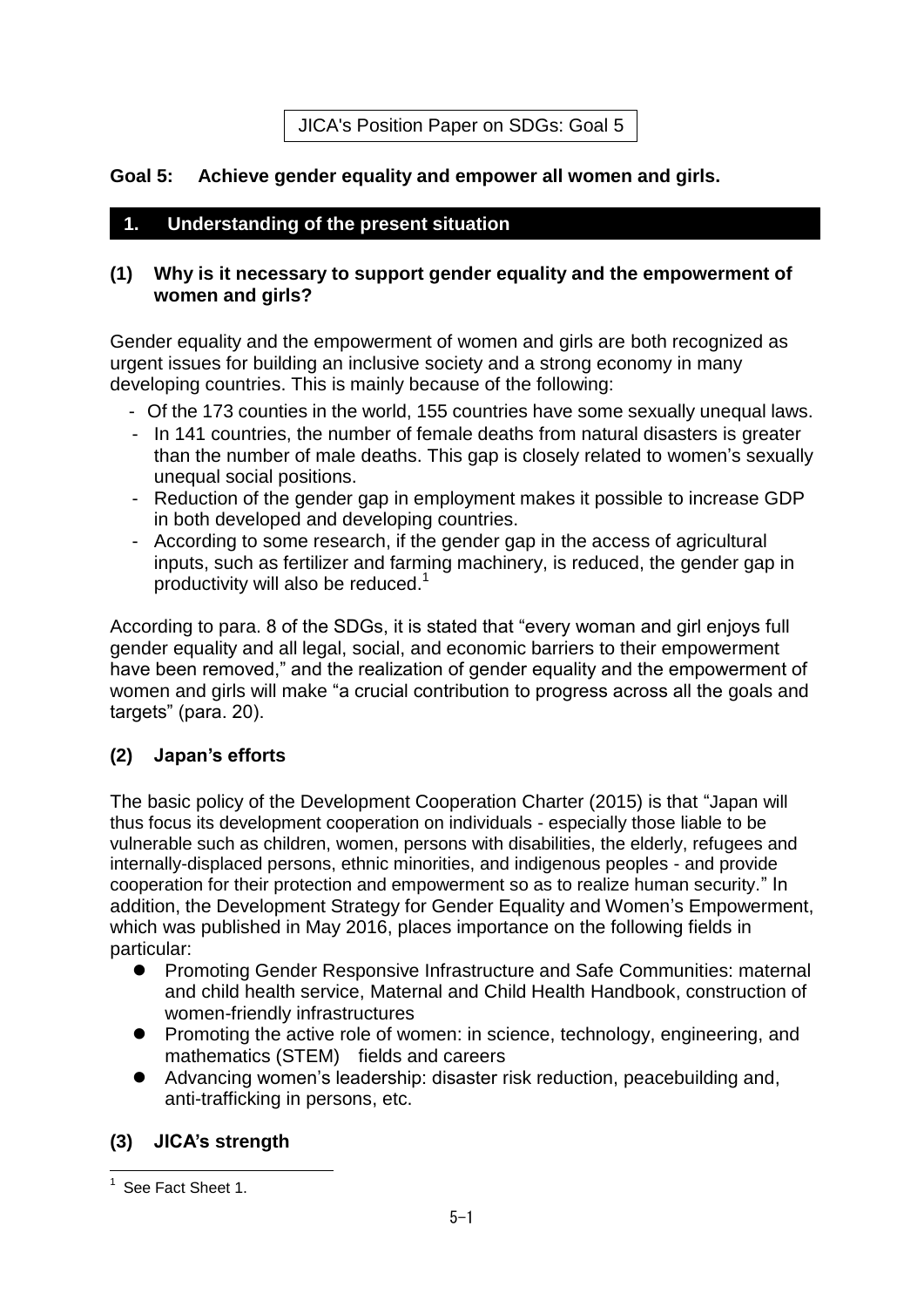As efforts to realize the concept of human security in projects, JICA aims to carry out projects that will provide benefits to various groups of people such as women, men, the poor, the disabled and ethnic minorities by clarifying their issues and needs, and including them in the activities of the projects. This will also contribute to improving the project results.

In addition, when making efforts for gender equality, it is important not only to merely transfer knowledge and ideas but also to strive for an equal society based on the ideal image of society in developing countries. For this purpose, it is important to have the view that new knowledge should be created through mutual study between developing countries or between Japan and the developing country. JICA has adopted co-creation programs for training projects, etc. ("Gender and Diversity towards Disaster Resilient Communities" "Africa-Japan Business Women Exchange Seminar")

# **2. Priority targets**

JICA will focus on the following targets of Goal 5:

- 5.1 End all forms of discrimination against all women and girls everywhere
- 5.2 Eliminate all forms of violence against all women and girls in the public and private spheres, including trafficking and sexual and other types of exploitation
- 5.4 Recognize and value unpaid care and domestic work through the provision of public services, infrastructure, and social protection policies and the promotion of shared responsibility within the household and the family as nationally appropriate
- 5.5 Ensure women's full and effective participation and equal opportunities for leadership at all levels of decision-making in political, economic, and public life
- 5.6 Ensure universal access to sexual and reproductive health and rights

In addition, from the viewpoint of gender mainstreaming, it is important to incorporate the viewpoint of gender equality and the empowerment of women and girls into all the goals other than Goal 5.

# **3. Priority efforts to achieve the goals**

JICA has been focusing on five priority areas to promote gender equality and the empowerment of women as follows:

- (1) Women's economic empowerment
- (2) Women's rights and security (protection from conflict, natural disasters, and trafficking in persons)
- (3) Women's education and lifetime health
- (4) Gender responsive governance
- (5) Gender responsive infrastructure, especially for the improvement of women's lives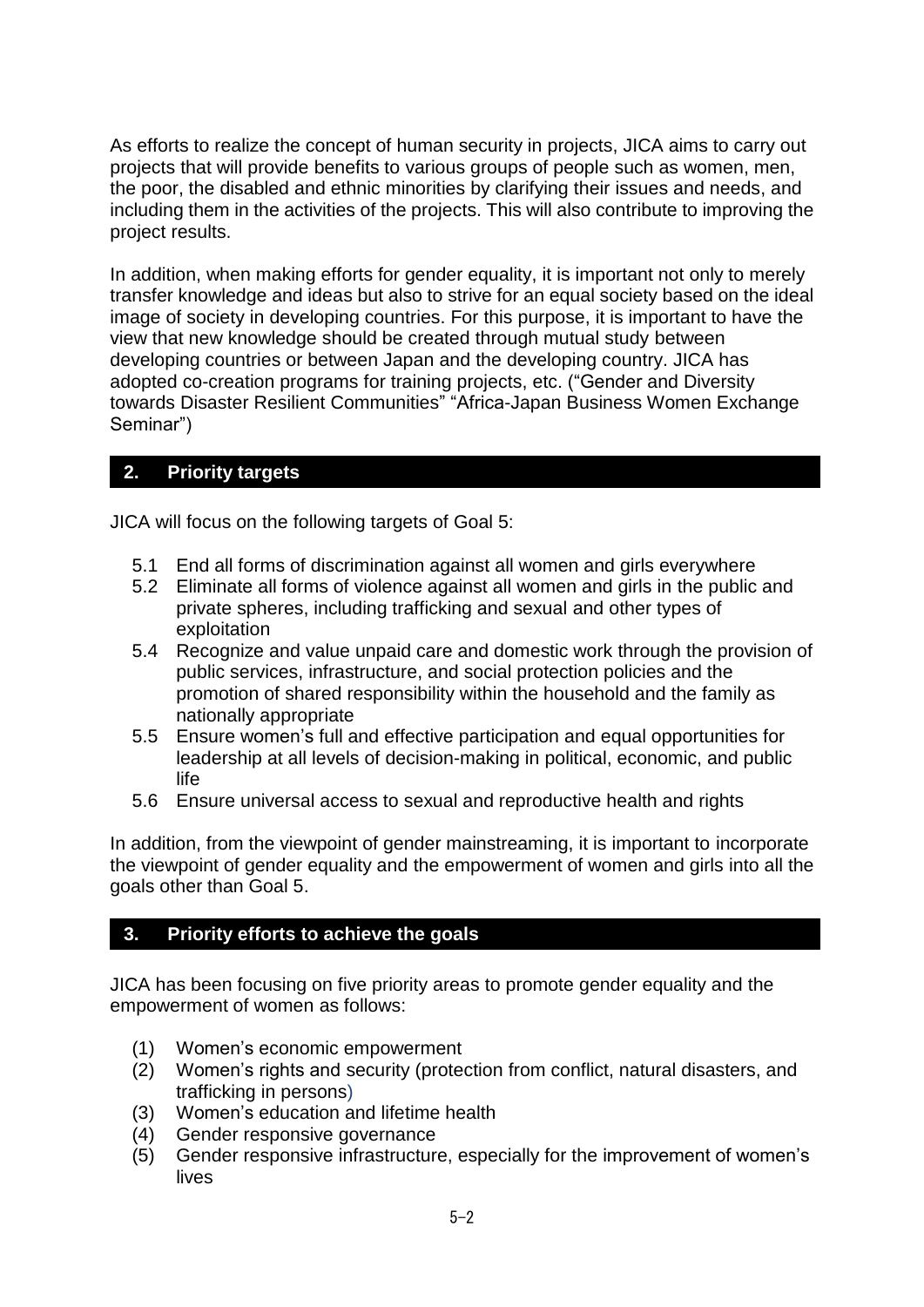Working toward the achievement of Goal 5, JICA continues to focus on these five priority areas. JICA also places importance on discussions with developing countries as to how to promote gender equality and the empowerment of women effectively based on each country's social and economic structure.

### **(1) Women's economic empowerment**

#### Economic contribution to Target 5.5:

Even though in many countries, most women are engaged in agriculture or small-and-medium enterprises (SMEs) as their economic activities, their productivity is lower compared with men's due to the fixed roles of women in society and their limited access to opportunities to acquire skills and financial resources. From the experience of JICA's projects, it is evident that cooperation between men and women in making decisions about farm management and in agricultural works leads to improving the farmers' productivity. In addition, if women engaged in SMEs such as food processing companies, acquire knowledge and skills and increase production and sales, this will not only increase their incomes but also vitalize the local economy as a whole.

Based on this view, JICA's agricultural, rural, and industrial development will all promote women's participation in economic activities as described in Target 5.5. In addition, if women acquire knowledge and skills and contribute to production and income, they can strengthen their influence in the household and in society, and increase their "leadership" to help improve the issues they face.

In private-sector partnership projects also, paying attention to women's needs will lead to the development of new demands. In addition, the promotion of women's employment will lead to the empowerment of women.

#### **(2) Women's rights and security (protection from conflict, natural disasters, and trafficking in persons)**

#### Political and public contribution to Target 5.5:

Although conflict and natural disasters have different impacts on men and women, they, together with the social structure, frequently limit the participation of women, ethnic minorities, and the poor, etc. in efforts for reconstruction and prevention (risk reduction).

When providing support for peace-building, disaster prevention, and reconstruction, JICA aims not only to restore communities to their original condition before the conflict or natural disaster but also to create communities that are resilient to artificial or physical shocks. This requires the enabling of various different levels of society, such as women, ethnic minorities, and the poor, to participate in the various decision-making processes in political, economic, and social fields. From the viewpoints of human rights protection and support for long-term issues—the prevention of conflict and the implementation of the Sendai Framework for Disaster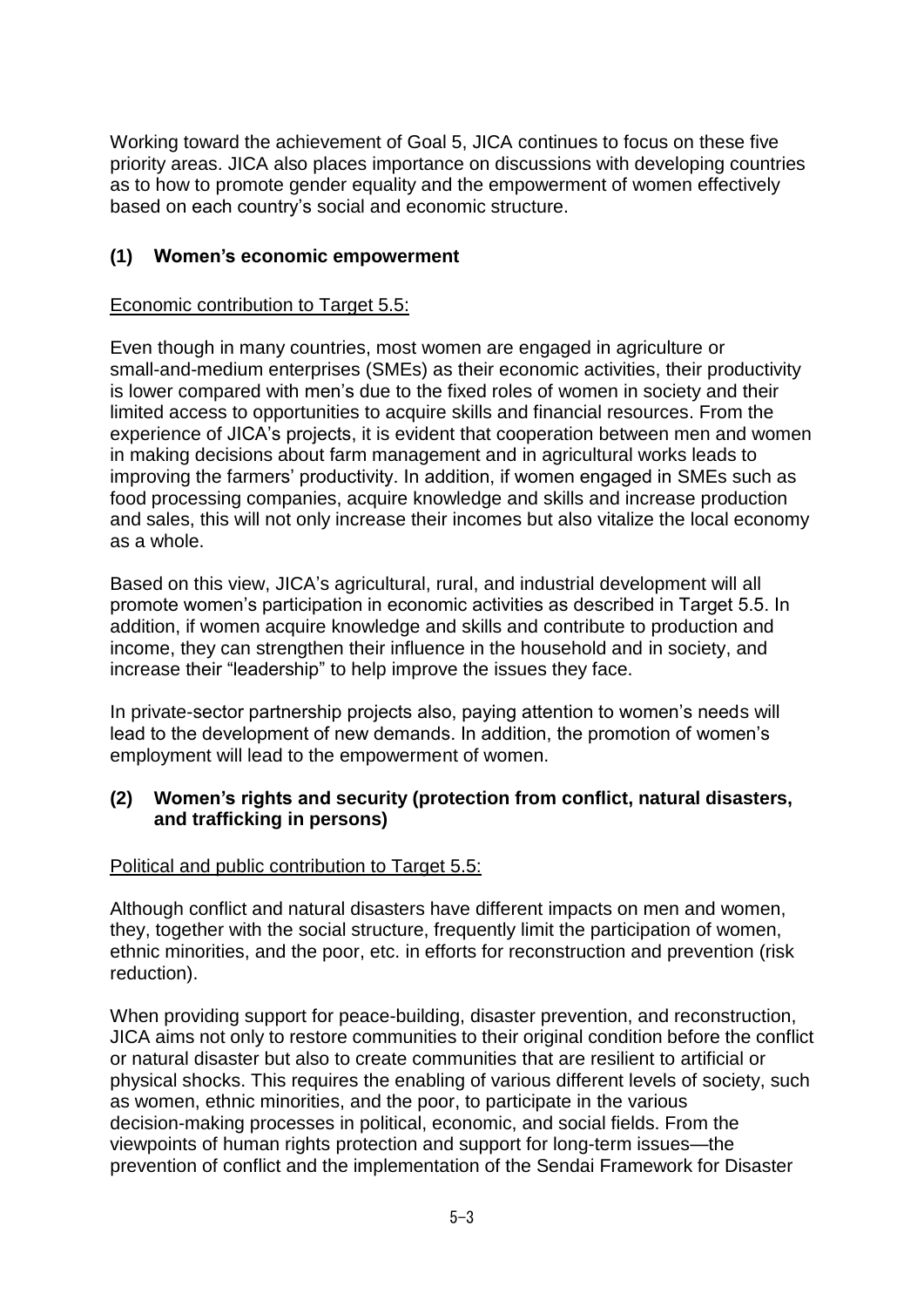Risk Reduction—JICA will make active efforts to promote "women's full and effective participation" and to strengthen their "leadership" as described in Target 5.5.

### Contribution to Target 5.2:

Trafficking in persons occurs all over the world, because it is closely related to poverty, social and economic disparity, discrimination, labor mobility, natural disasters, and conflict, etc.; and it may be said that it is a structural problem rooted in the serious violation of human rights, gender issues, and social and economic structures. In addition, trafficking in persons is also related to not only sexual exploitation but also various types of labor exploitation, such as in the agricultural and fisheries industries, factories, and family labor.

To prevent trafficking in persons and to protect and rehabilitate victims in the Mekong Region and ASEAN countries, JICA has made efforts to strengthen the systems and capacity to provide support from the viewpoint of the victims and will contribute to protection and empowerment against trafficking in persons.

# **(3) Women's education**<sup>2</sup> **and lifetime health**

### Contribution to Target 5.6:

JICA regards maternal and child health as one of the priority issues in the health sector and has made efforts to strengthen the system to provide health services (including the construction of obstetrical facilities, nurses, who are usually female, and training of midwives), such as continuous mother-child care, vaccination, and mother-child nutrition improvement during the antenatal, postnatal, childbirth, newborn, and child periods, promote collaboration between administrative agencies, medical institutions, and communities, and make use of Maternal and Child Health Handbook. Such efforts not only contribute to the promotion of the health of women and children, but also to the improvement of welfare. In addition, it improves the status of women who contribute to society as health and medical resources.

Important efforts include not only improvements by the supply side of maternal and child health services but also awareness-raising activities on the demand side, such as women, men, families, and communities. Such efforts support the improvement of women's knowledge, the strengthening of women's decision-making to use the health services to protect themselves and their children, and the promotion of men's and communities' understanding. Maternal and Child Health Handbook is a tool for supporting continuous perinatal care and is learning material for health education. In the "Project for Improving Reproductive Health with a Special Focus on Maternal and Child Health" in Palestine, Maternal and Child Health Handbook includes information on family planning in addition to information on pregnancy, childbirth, and the child's health.

### **(4) Gender responsive governance**

<sup>————————————————————&</sup>lt;br><sup>2</sup> For JICA's efforts to empower gender equality, women, and girls in the education sector, see the position paper for Goal 4 "Education."